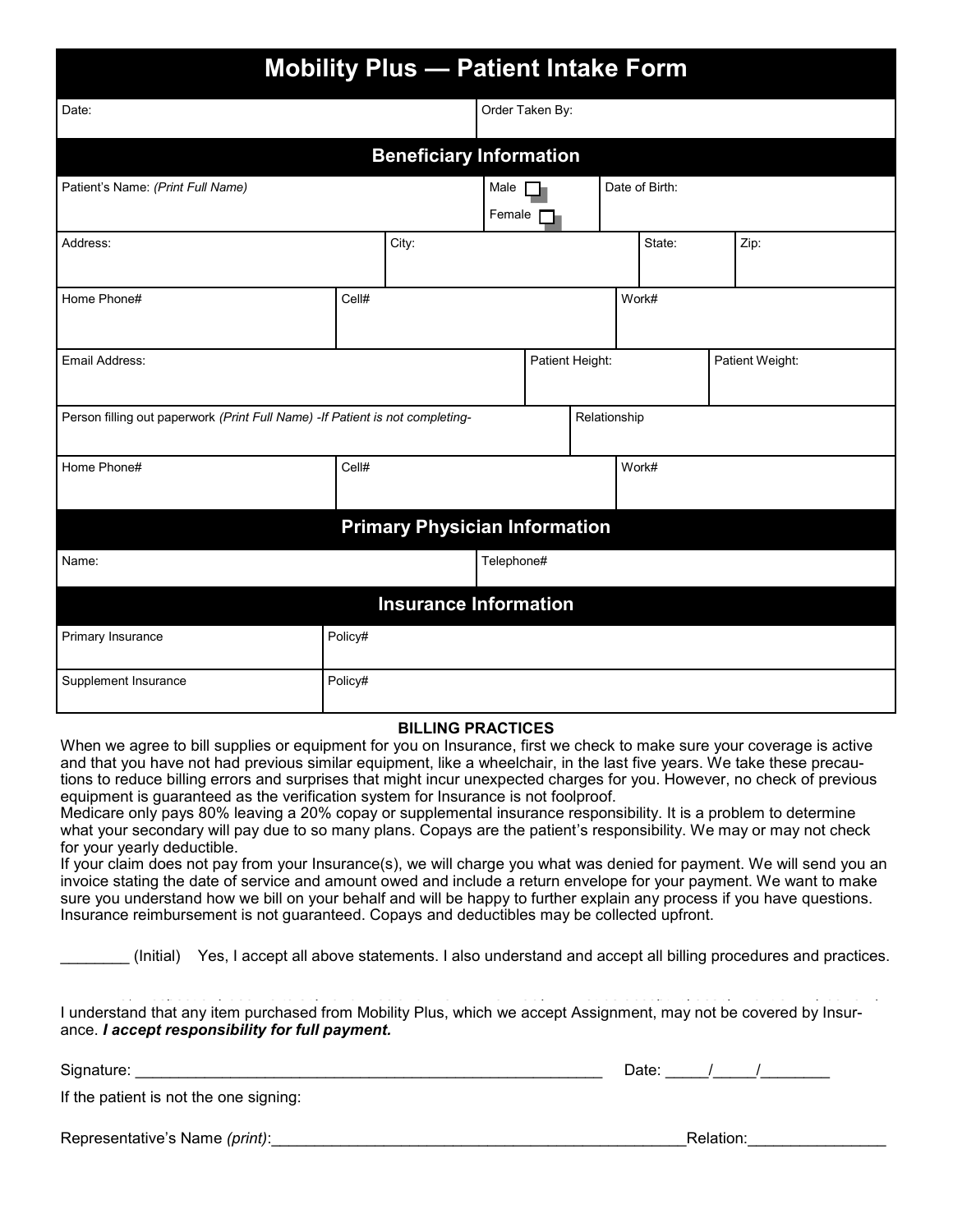# **Mobility Plus**<br>315 S 37th Start Muskogee, C

Muskogee, OK 74401

#### **Consent to the Use and Disclosure of Health Information for Treatment, Payment and Healthcare Operations**

I understand that as part of my healthcare, **Mobility Plus** originates and maintains health records describing my health history, symptoms, examination and test results, diagnoses, treatment, and any plans for future care or treatment. I understand that this information serves as:

- a basis for planning my care and treatments
- a means of communication among the many health professionals who contribute to my care
- a source of information for applying my diagnosis and procedure information to my bill
- a means by which a third-party can verify that services billed were actually provided and a tool for routine healthcare operations such as assessing quality and reviewing the competence of healthcare professionals

I understand that I have the option of receiving a copy of the Privacy Notification that provides a more complete description of information uses and disclosures. I understand that I have the right to review the notice prior to signing this consent. I understand that the organization reserves the right to change their notice and practices and prior to implementation will mail a copy of any revised notice to the address I've provided, if I request. I understand that I have the right to object to the use of my health information in the facility directory, I understand that I have the right to request restrictions as to how my health information may be used or disclosed to carry out treatment, payment or health care operations and the organization is not required to agree to the restrictions requested. I understand that I may revoke this consent in writing, except to the extent that the organization has already taken action in reliance thereon.

\_\_\_\_\_\_\_\_ Initial

#### **ASSIGNMENT OF BENEFITS AUTHORIZATION**

If other health insurance is indicated on the HCFA-1500 form, or else on other approved claim forms or electronically submitted claims, my signature authorizes the release of information to the insurer or agency shown

I authorize the release of all records required in applying for payment under Title XVIII of the Social Security Act is correct.

#### **AUTHORIZATION TO RELEASE MEDICAL INFORMATION**

I hereby authorize Mobility Plus to review and obtain copies of my medical records and insurance information as they relate to my reimbursement for charges and care coordination. I also hereby authorize Mobility Plus to furnish to my insurance carriers and other care providers (i.e. any required third party review) any medical history proof of services rendered or treatment needs.

| Initial                                                                                                                                                                                                                                                     |                           |  |  |  |
|-------------------------------------------------------------------------------------------------------------------------------------------------------------------------------------------------------------------------------------------------------------|---------------------------|--|--|--|
| $\Box$ No<br>Is the Beneficiary currently in a Home Health situation? $\Box$ Yes<br>Is the Beneficiary currently in the Hospital? $\Box$ Yes<br>$\Box$ No<br>$\Box$ Yes<br>$\Box$ No<br>Is the primary Insurer information that you have provided accurate? |                           |  |  |  |
| <b>Signature of Patient/Representative</b>                                                                                                                                                                                                                  | <b>Print Patient Name</b> |  |  |  |
| <b>Date</b>                                                                                                                                                                                                                                                 | <b>Witness</b>            |  |  |  |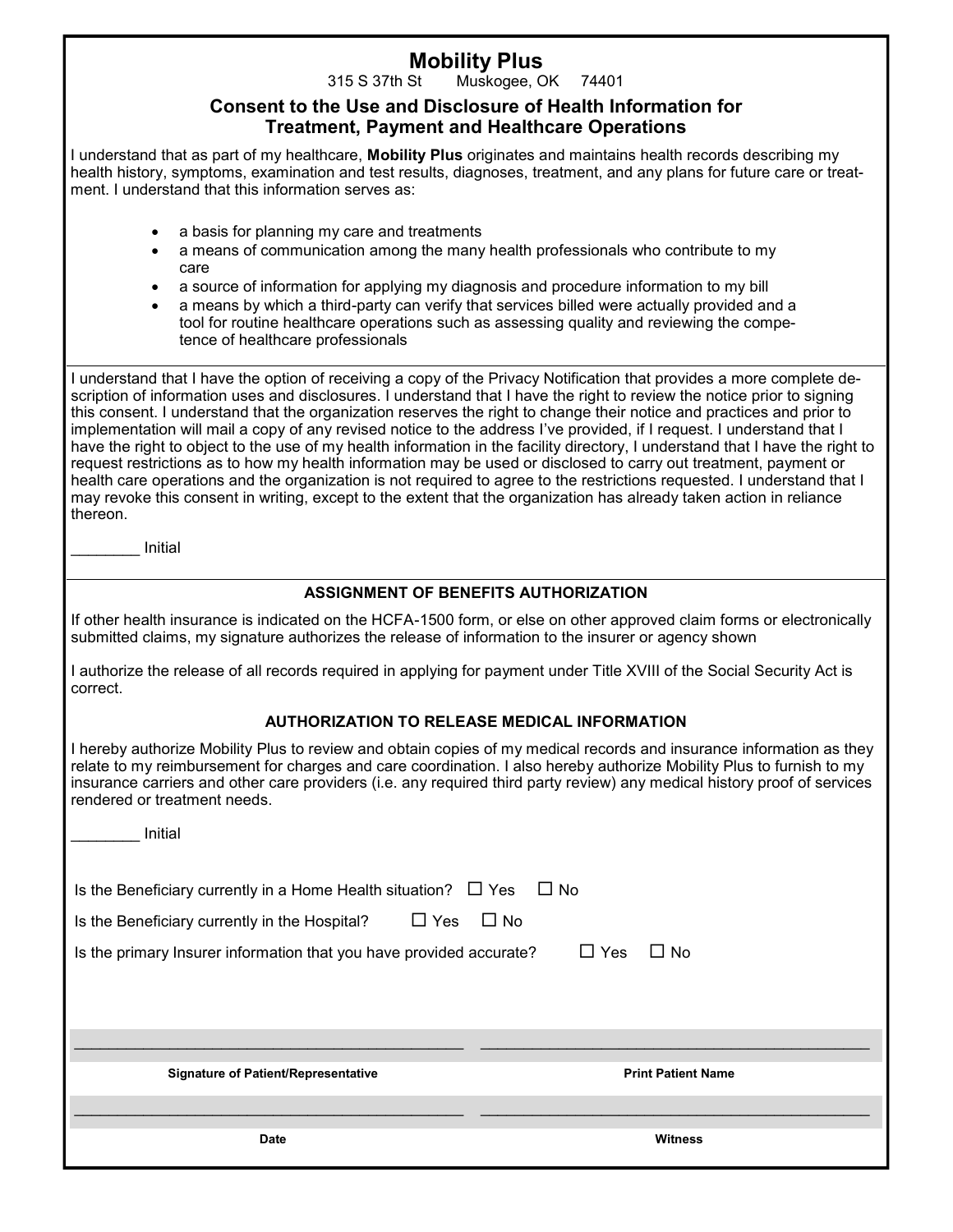# **Checklist of Paperwork Provided by Mobility Plus**

Customer Name: \_\_\_\_\_\_\_\_\_\_\_\_\_\_\_\_\_\_\_\_\_\_\_\_\_\_\_\_\_\_\_\_\_\_\_\_\_\_\_\_\_\_\_ D.O.B. \_\_\_\_\_\_/\_\_\_\_\_\_/\_\_\_\_\_\_\_\_\_\_

### *Attestation:*

*I (Customer Named Above) will/have received all pertinent information, not all items apply to everyone, that apply to my situation required by government regulatory bodies. These informational items may include some or all examples below:*

| Company Information/Hours of Operation            | Emergency Preparedness (home delivery only) |
|---------------------------------------------------|---------------------------------------------|
| Patient Information                               | Home Safety (home delivery only)            |
| Assignment Of Benefits/Release of Information     | Welcome Packet                              |
| <b>Billing Practices/Financial Responsibility</b> |                                             |
| <b>HIPAA Privacy</b>                              |                                             |
| <b>Educational &amp; Instructional Materials</b>  |                                             |
| Rights & Responsibilities                         |                                             |
| ABN (where applicable)                            |                                             |

#### **MEDICARE DMEPOS SUPPLIER STANDARDS**

The products and/or services provided to you by Mobility Plus are subject to the supplier standards contained in the Federal regulations shown at 42 Code of Federal Regulations Section 424.57(c). These standards concern business professional and operational matters (e.g. honoring warranties and hours of operation). The full text of these standards can be obtained at http://www.ecfr.gov. Upon request we will furnish you a written copy of the standards.

| <b>Supply Use/Instruction</b>                                                                                                                                                                                                                                           |  |  |  |  |
|-------------------------------------------------------------------------------------------------------------------------------------------------------------------------------------------------------------------------------------------------------------------------|--|--|--|--|
| To Whom It May Concern:                                                                                                                                                                                                                                                 |  |  |  |  |
| I have received verbal and written instructions on how to use the durable medical equipment/supplies that I have pur-<br>chased from Mobility Plus. I understand that Medicare defines the item(s) I have purchased as an inexpensive or rou-<br>tinely purchased item. |  |  |  |  |
| Date: $\sqrt{1-\frac{1}{2}}$                                                                                                                                                                                                                                            |  |  |  |  |
| Item Purchased:<br><b>Please Print</b>                                                                                                                                                                                                                                  |  |  |  |  |
| <b>Supplemental Question:</b><br>Circle Yes or No<br>1. Has the beneficiary ever received the same or similar supplies/equipment? Yes<br>No.                                                                                                                            |  |  |  |  |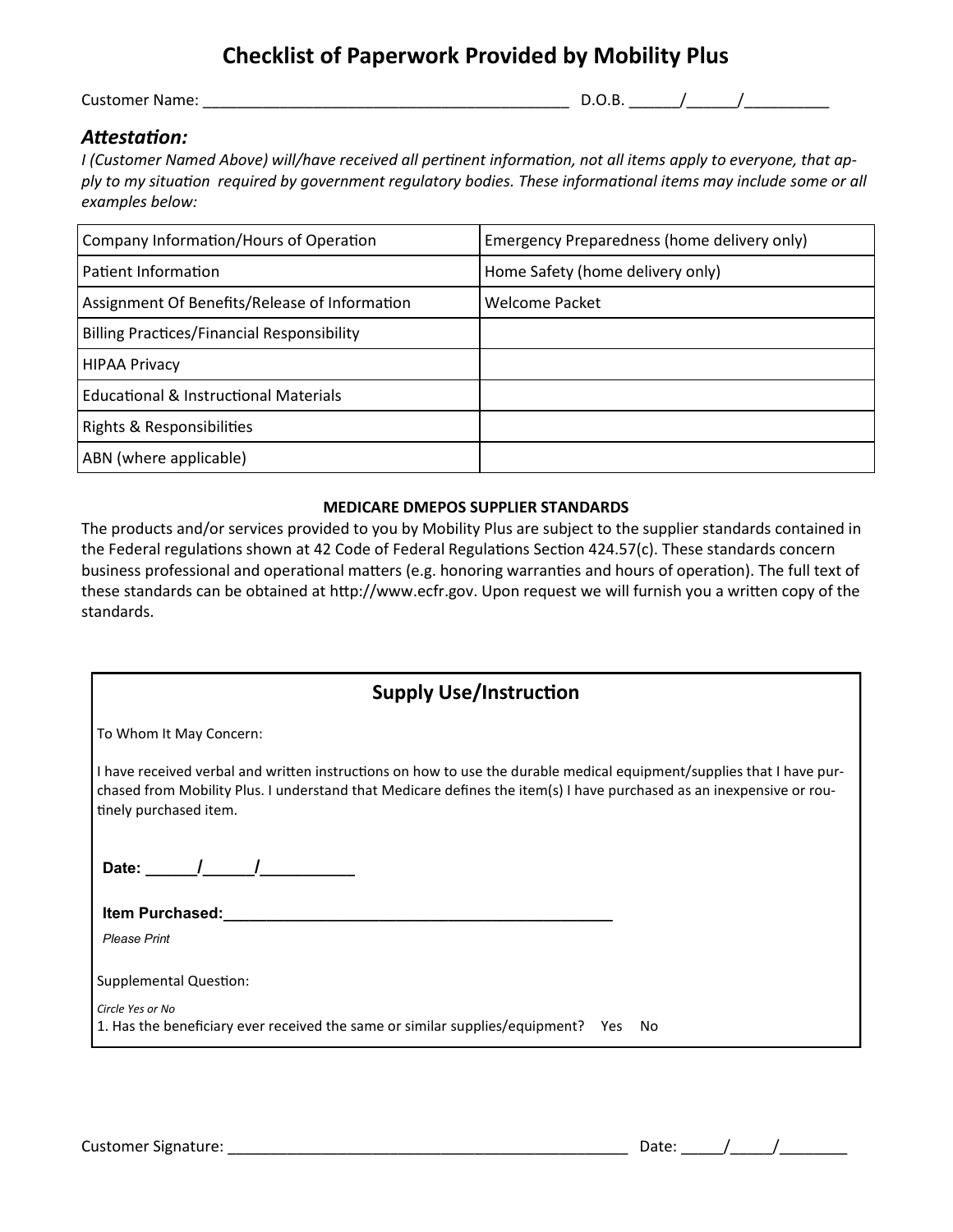# *Mobility Plus*

*Where the "Plus" is in the Service* 315 S 37th St Muskogee, Oklahoma 74401

**Hours of Operation** *Showroom Floor & Business Office:* Monday - Friday 8:30am - 5:00pm

| Departments:                   | <b>Phone:</b> (918) 686-0218 $  $ <b>Fax:</b> (918) 686-0345 |
|--------------------------------|--------------------------------------------------------------|
| Homecare Team Member = $#1$    | Billing Inquiries = $\#4$                                    |
| CPAP Supplies & Service = $#2$ |                                                              |
| Advantage Department = $\#3$   |                                                              |

**Mobility Plus** in Tulsa is located at 4227 Southwest Blvd, Tulsa, OK 74107. Their phone number is (918) 280-1870 and their fax number is (918) 270-9062.

# **PATIENT INFORMATION PACKET**

| Contents                                                                                                                                                                                                                                                                                                                  |                                                              |                                         |  |  |
|---------------------------------------------------------------------------------------------------------------------------------------------------------------------------------------------------------------------------------------------------------------------------------------------------------------------------|--------------------------------------------------------------|-----------------------------------------|--|--|
| Order Intake Information Form<br><b>HIPAA Information</b><br>Assignment Of Benefits/Release of Medical Information<br>Paperwork Checklist/Equipment Instruction<br><b>Company Information/Hours of Operation</b><br><b>Patient Bill of Rights</b><br><b>Client Responsibilities</b><br><b>Medicare Supplier Standards</b> | Page<br>Page<br>Page<br>Page<br>Page<br>Page<br>Page<br>Page | 2<br>$\overline{2}$<br>3<br>4<br>5<br>6 |  |  |

\*\*\*YOU MAY USE OUR **AFTER HOURS CALL LINE** FOR *EMERGENCIES.* CALL (918) 686-0218 AND FOLLOW THE PROMPTS.\*\*\*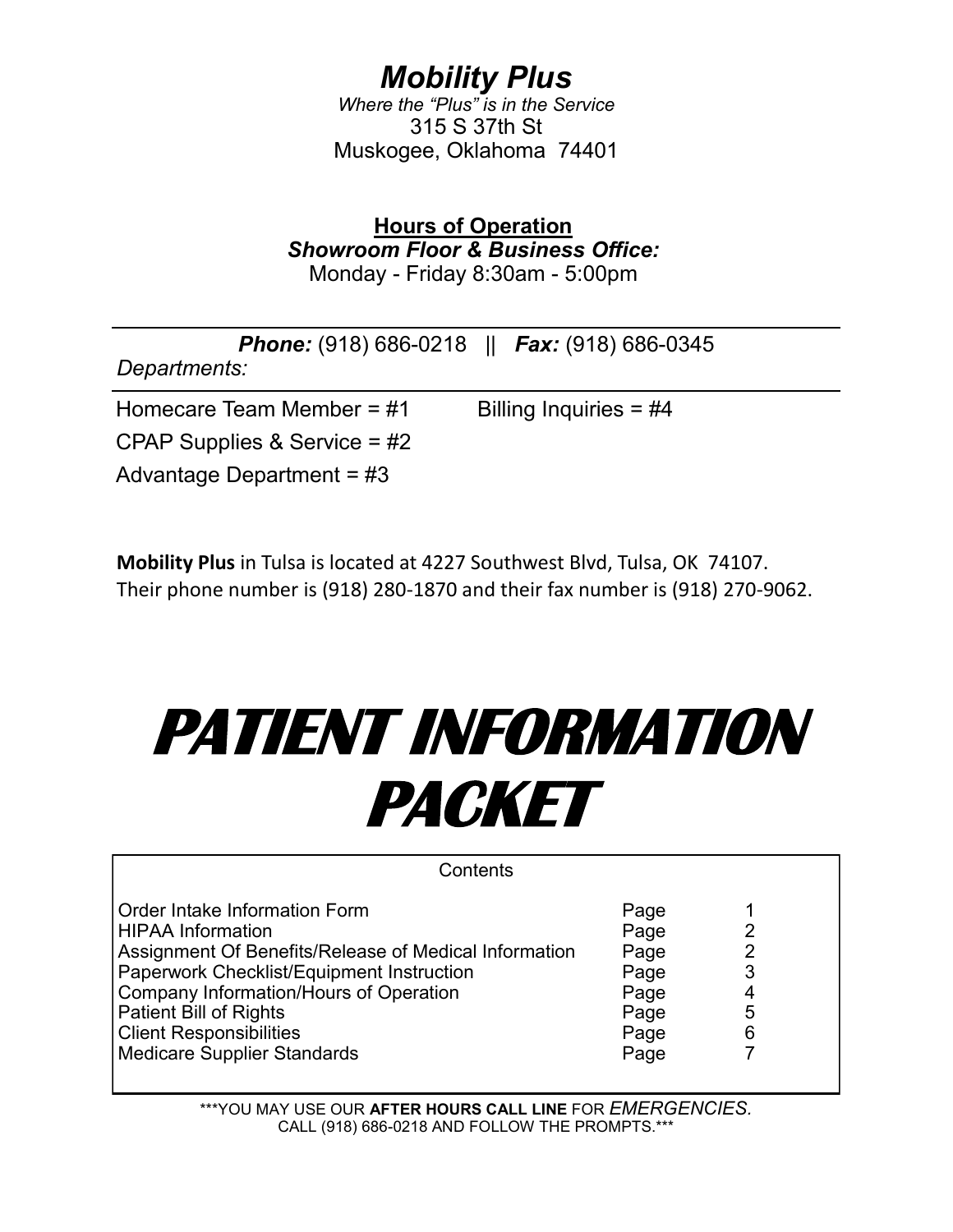## **BILL OF PATIENT RIGHTS AND RESPONSIBILITIES**

Mobility Plus supports the patient's bill of rights. You have the right to be notified in writing of your rights and obligations before treatment has begun. The patient's family or guardian may exercise the patient's rights when the patient has been judged incompetent, Mobility Plus has an obligation to protect and promote the rights of their patients, including the following rights:

Rights

As the patient/caregiver, you have the RIGHT to:

- Be treated with dignity and respect.
- Confidentiality of patient records and information pertaining to a patient's care.
- Be presented with information at admission in order to participate in and make decisions concerning your plan of care and treatment.
- Be notified in advance of the types of care, frequency of care, and the clinical specialty providing care.
- Be notified in advance of any change in your plan of care and treatment.
- Be provided equipment and service in a timely manner.
- Receive an itemized explanation of charges.
- Be informed of company ownership.
- Express grievance without fear of reprisal or discrimination.
- Receive respect for the treatment of one's property.
- Be informed of potential reimbursement for services under Medicare, Medicaid or other third party insurers based on the patient's condition and insurance eligibility (to the best of the company's knowledge)
- Be notified of potential financial responsibility for products or services not fully reimbursed by Medicare, Medicaid or other third party insurers (to the best of the company's knowledge)
- Be notified within 30 working days of any changes in charges for which you may be liable.
- Be admitted for service only if the company can provide safe, professional care at the scope and level of intensity needed, if Mobility Plus is unable to provide services then we will provide alternative resources.
- Purchase inexpensive or routinely purchased durable medical equipment.
- Have the manufacturer's warranty for equipment purchased from "Mobility Plus" honored.
- Receive essential information in a language or method of communication that you understand.
- Each Patient has a right to have his or her cultural, psychosocial, spiritual, and personal values, beliefs and preferences respected.
- Patients have the right to be free from mental, physical, sexual, and verbal abuse, neglect and exploitation.
- The patient has the right to access, request amendment to, and receive an accounting of disclosures regarding his or her health information as permitted under applicable law.
- The Patient has the right to refuse home equipment and care provided through Mobility Plus